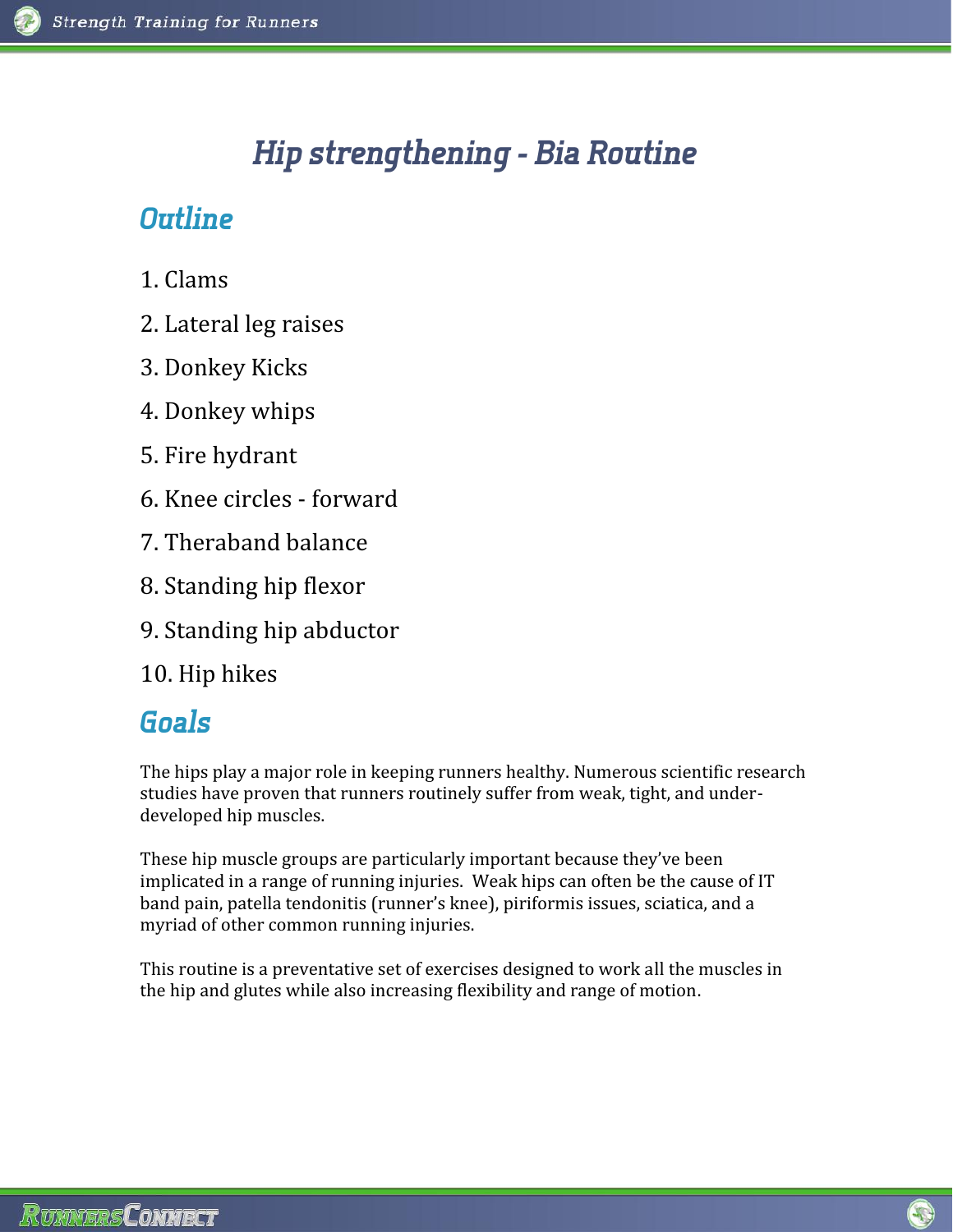### *Clams*



Value for runners**:** This exercise improves the control and function of the gluteus medius, a muscle found to be weak in distance runners with IT band issues. By working it in this way, the balance between the anterior and posterior hip muscles will be restored. It is not OK to substitute this exercise for the multi hip machine at the gym!

Instructions: Keep the pelvis perpendicular to the floor rather than rolling backwards, which is a way to cheat this exercise. Hold for 10 seconds at the top; work up to 20 repetitions.

# *Lateral Leg Raises*



Value for runners**:** Lateral leg raises engage the glutes and hips, which will help prevent. This is a compliment to the donkey kick exercises you'll do next as it engages the latter range of movement and opening up the adductors.

Instructions: Focus on engaging the glute muscle on your top leg. Use slow movements and keep your foot in a neutral position. Perform 15-25 repetitions per leg.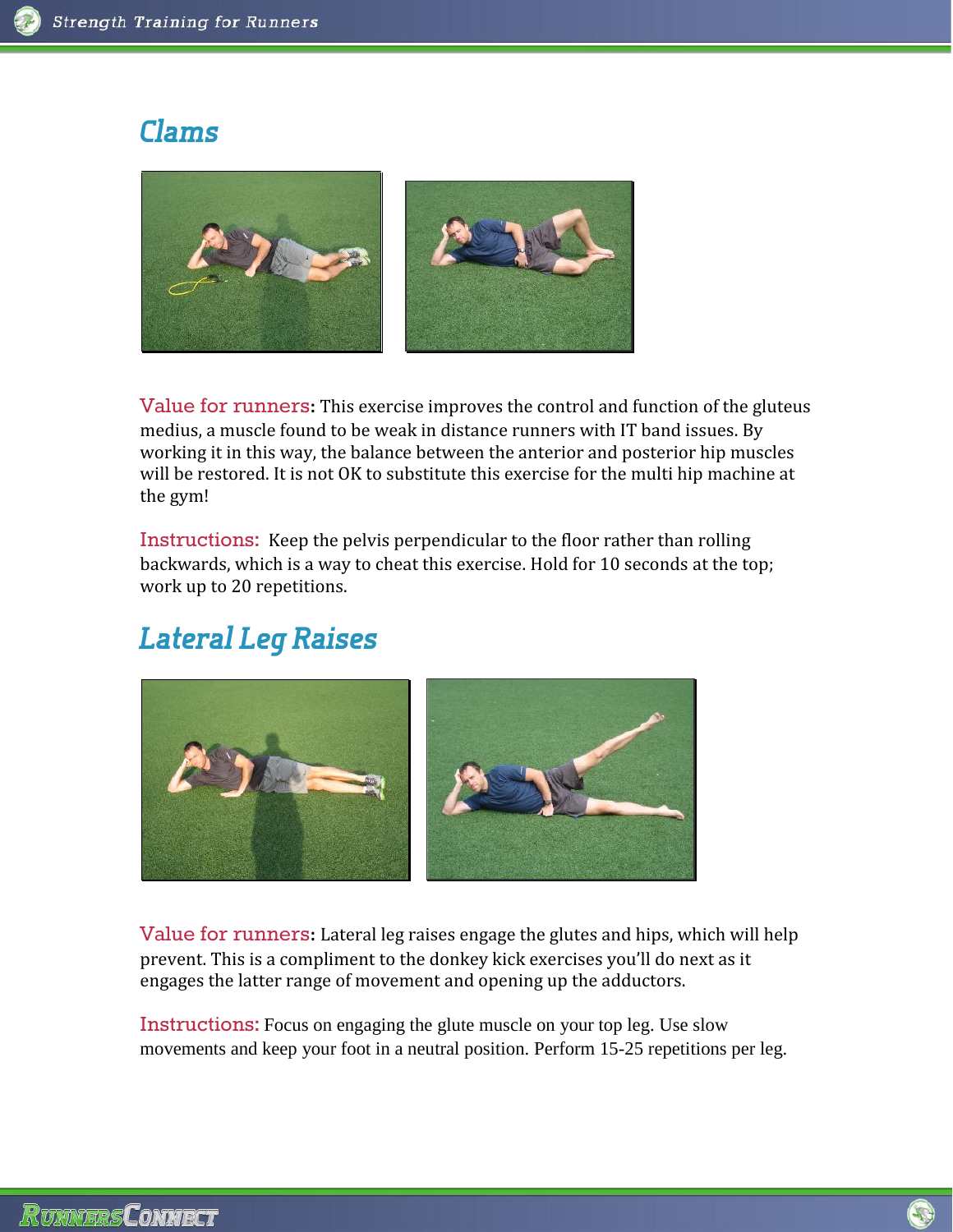## *Donkey Kicks*



Value for runners**:** Donkey Kicks accentuate good hip extension, strengthen the glutes, and teach your body to make footstrikes under your center of mass.

Instructions: Keep your abs tight and your back flat. Imagine placing a broomstick on your back and keeping it in place throughout the entire movement. Perform 15-25 repetitions per leg.

#### *Donkey Whips*





Value for runners**:** Donkey whips help increase hip strength, flexibility and mobility.

Instructions: Keep your abs tight and your back flat and bring your leg out to the side while trying to keep it relatively straight. Imagine placing a broomstick on your back and keeping it in place throughout the entire movement. Perform 15-25 repetitions per leg.

# *Fire Hydrants*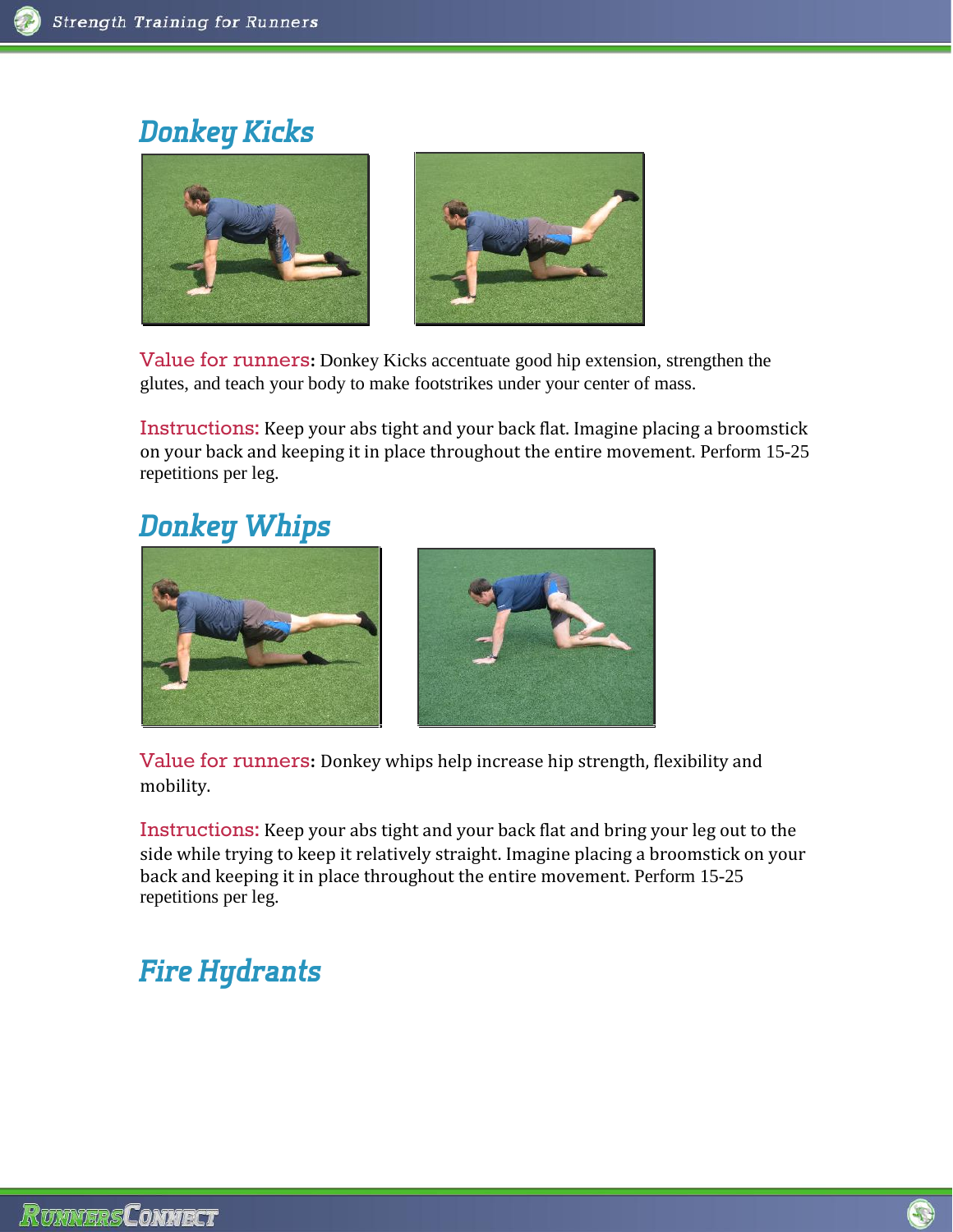

Value for runners**:** This is another exercise that helps isolate and activate the hips and glutes while also "opening them up" for better flexibility.

Instructions: Keep your abs tight and your back flat. Focus on keeping your lower back flat and straight and lifting your leg only with the use of your hip and glutes.

# *Knee circles forward*



Value for runners**:** Knee circles combine the three movements to create the ultimate dynamic exercise to strengthen the hips and glutes and increase flexibility.

Instructions: Like the previous three exercises, the back should remain flat and stable with the entire movement emanating from the hip and glute. Perform 15-25 repetitions each leg

# *Theraband balance drill*



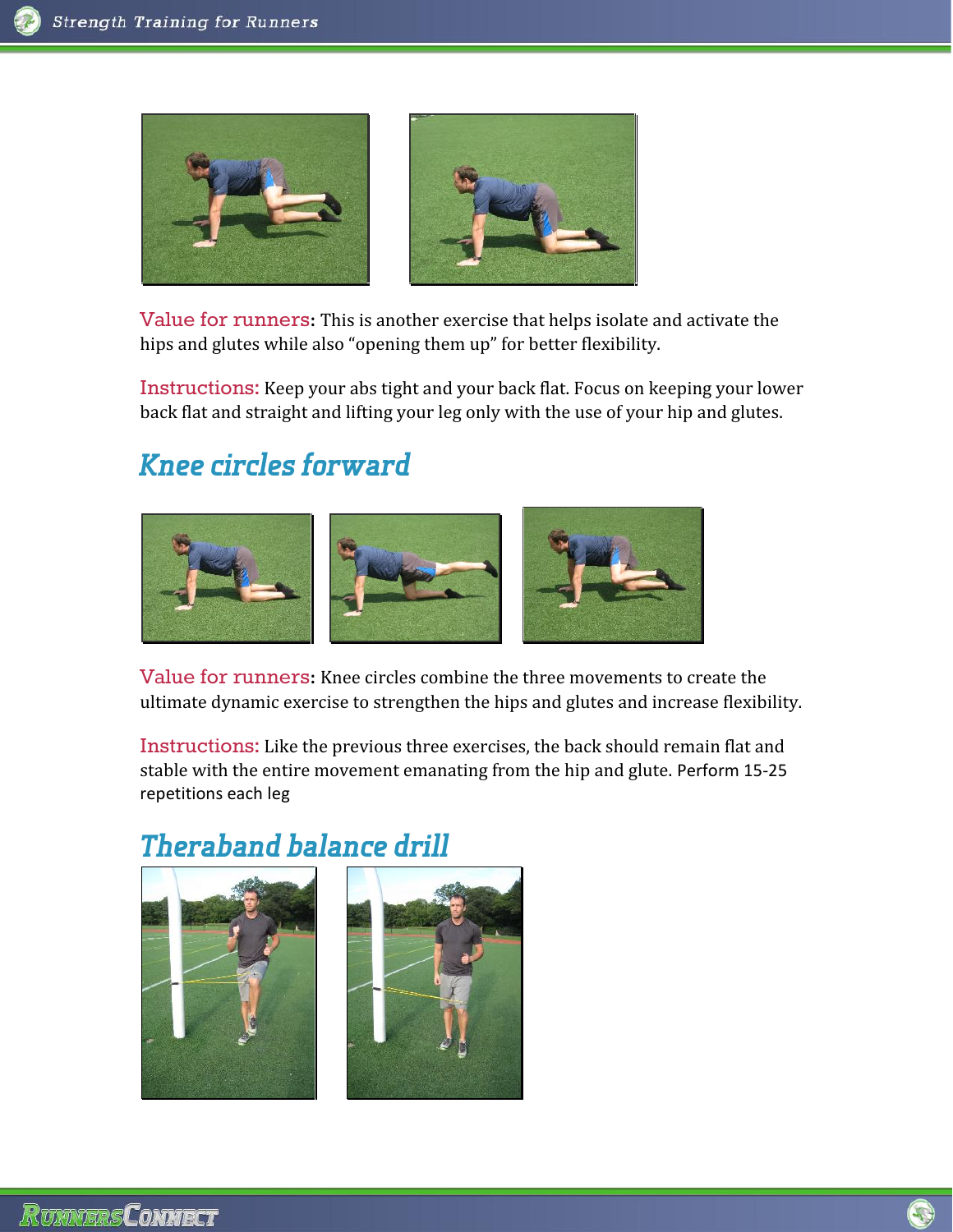Value for runners**:** This exercise will improve your balance, foot strike and strengthen your abductors. This is especially useful for runners who suffer from excessive leg crossover.

Instructions: Attach one end of a theraband to a solid object and loop the other end just above your knee (Your opposite leg should be outside the band). Balance on the leg not looped in the bad and, keeping the leg attached to the theraband perpendicular to the ground (not tilting inwards), move up and down like a running motion. Hold at the top (with your knee up for 2 seconds) and then quickly touch your foot to the ground before bringing it back up. Advanced runners can stand on a balance board or close their eyes for added difficulty. Perform 15-25 repetitions each leg.

#### *Standing hip flexor*



Value for runners**:** This will improve hip flexor strength, which aids in knee drive and helps support the hips and core muscles.

Instructions: Put your right foot in the resistance band and turn so you are facing away from the band's anchor. Keeping your right leg straight, lift it forward to a count of two, then release it back down to a count of two. 15 times each leg